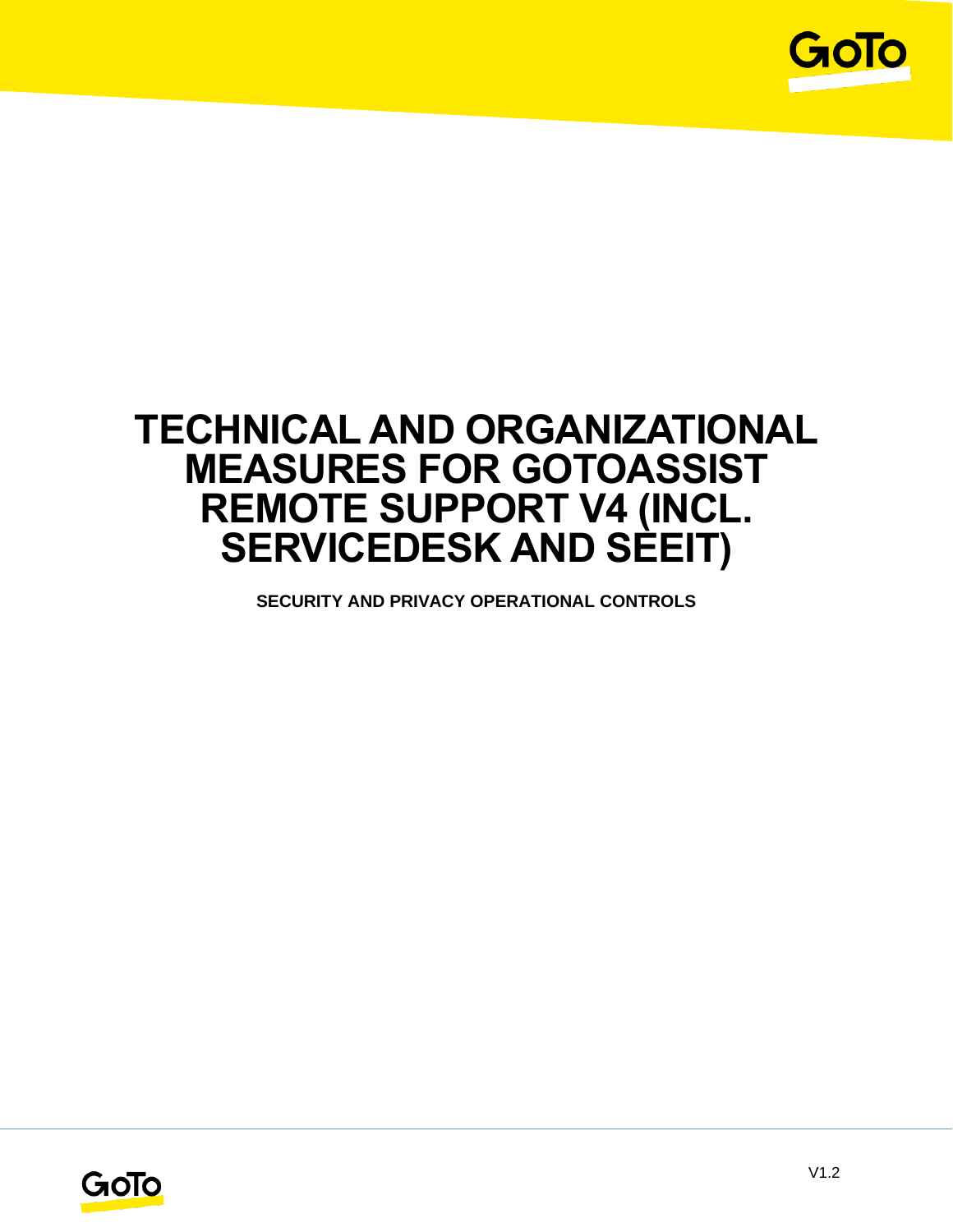#### **Publication date: February 2022**

## 1 Products and Services

This document covers the Technical and Organizational Measures (TOMs) for GoToAssist Remote Support v4, GoToAssist Service Desk and GoToAssist Seeit (collectively referred to as the GoToAssist Remote Support v4).

- **GoToAssist Remote Support v4** is a cloud-based service that enables support professionals to resolve customers' technical issues using screen sharing, mouse and keyboard control and other capabilities. Individual IT professionals or teams can deliver on-demand support or access unattended desktops and servers.
- **GoToAssist Service Desk** is a cloud-based IT services application for incident, problem, change, release and configuration management. Service Desk integrates with GoToAssist Remote Support v4 via Service Desk ticket.
- **GoToAssist Seeit** allows customers to stream their mobile device cameras to a remote agent, allowing the remote agent to view problematic hardware such as a misconfigured router or a damaged automotive component.

## 2 Product Architecture

GoToAssist Remote Support v4 uses an application service provider (ASP) model designed to provide secure operations while integrating with a company's existing network and security infrastructure. Its architecture is designed for optimal performance, reliability and scalability. Redundant switches and routers are built into the architecture and intended to ensure that there is no single point of failure. High-capacity, clustered servers and backup systems are utilized in order to ensure continued operation of application processes in the event of a heavy load or system failure. Service brokers load balance the client/server sessions across geographically distributed communication servers. The communications architecture for GoToAssist Remote Support v4 is depicted as follows:

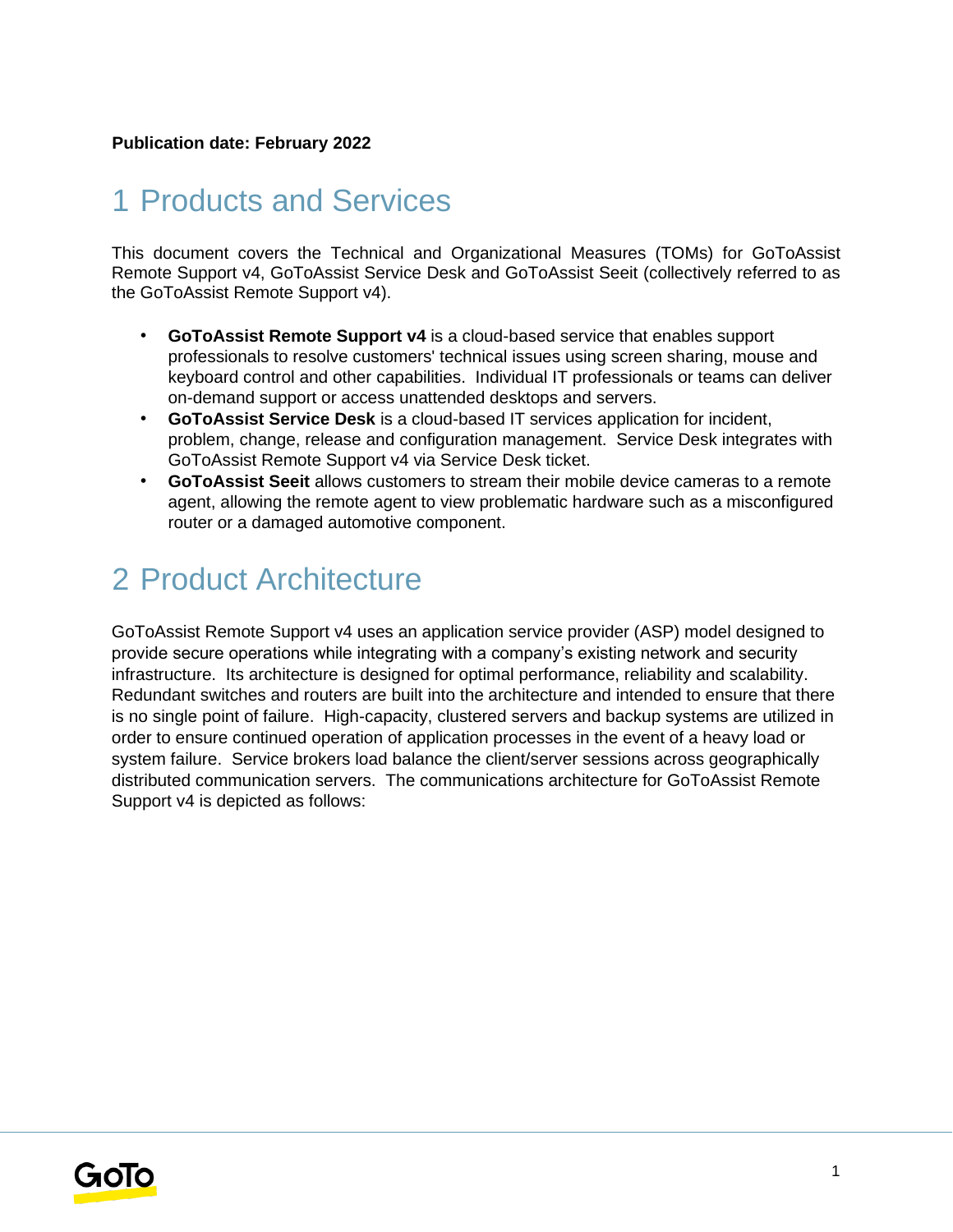

#### GoToAssist Remote Support v4 Technology Architecture

The web, application, communication and database servers are housed in secure co-location datacenters that feature redundant power and environmental controls. Physical access to servers is tightly restricted and continuously monitored. Firewall, router and VPN-based access controls are employed to secure GoTo's private-service networks and backend servers. Infrastructure security is continuously monitored, and vulnerability testing is conducted regularly by internal staff and qualified third-party auditors.

GoTo's proprietary key exchange forwarding protocol is designed to provide security against interception or eavesdropping on our own infrastructure. Specifically, the connection between the client and the host is facilitated by the gateway in order to ensure that the client can connect to the host independently of the network setup.

With the host already having established a TLS connection to the gateway, the gateway forwards the client's TLS key exchange to the host via a proprietary key renegotiation request. This results in the client and the host exchanging TLS keys without the gateway learning the key.

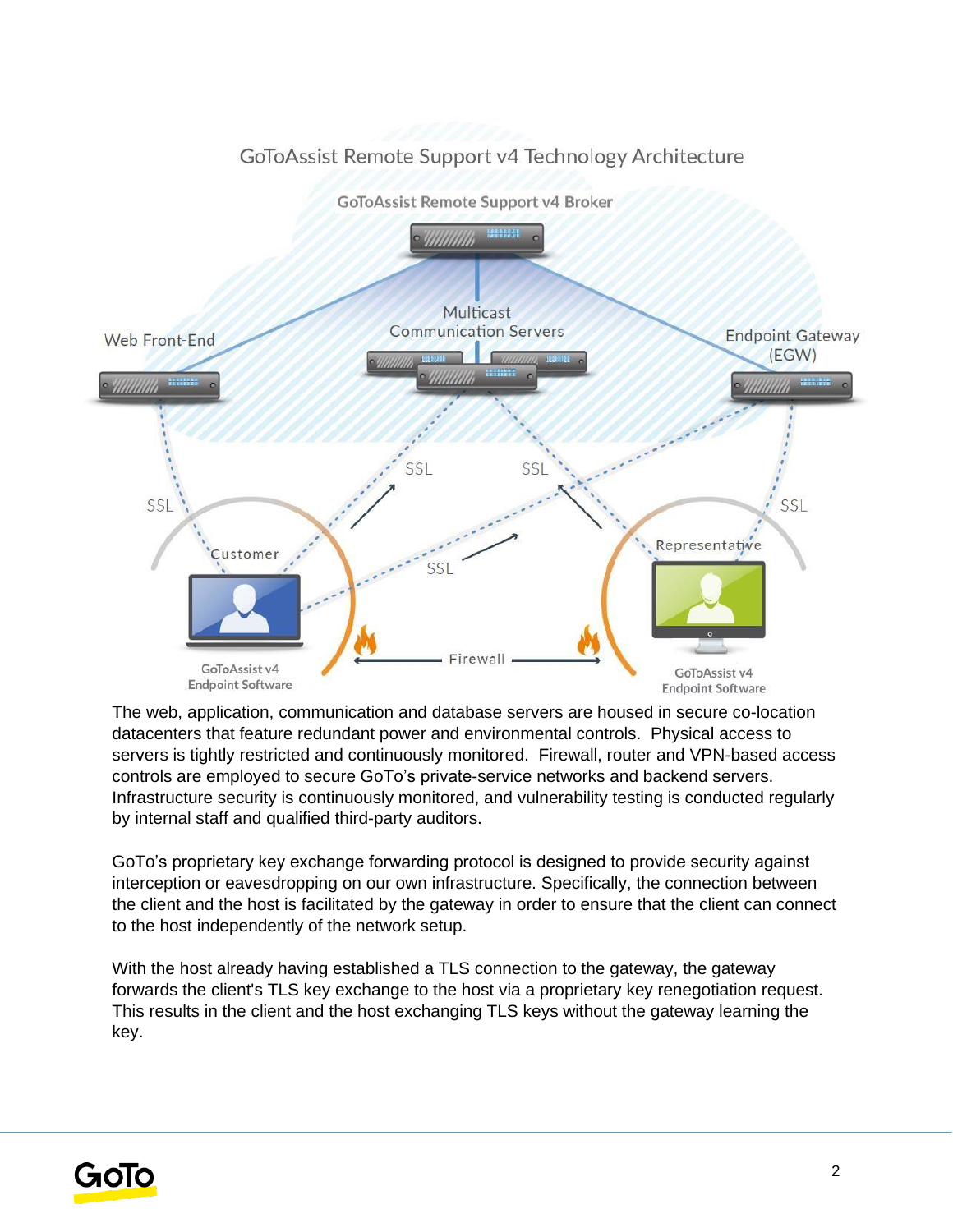# 3 GoToAssist Corporate Technical Security Controls

GoTo employs industry standard technical controls appropriate to the nature and scope of the Services (as the term is defined in the Terms of Service) designed to safeguard the Service infrastructure and data residing therein. Find the Terms of Service at [https://www.goto.com/company/legal/terms-and-conditions.](https://www.goto.com/company/legal/terms-and-conditions)

### 3.1. Logical Access Control

Logical access control procedures are in place, designed to prevent or mitigate the threats of unauthorized application access and data loss in corporate and production environments. Employees are granted minimum (or "least privilege") access to specified GoTo systems, applications, networks, and devices as needed. Further, user privileges are segregated based on functional role and environment.

Users authorized to access GoToAssist product components may include GoTo's technical staff (e.g., Technical Operations and Engineering DevOps), customer administrators, or end-users of the product. On-premise production servers are only available from jump hosts or through the Operations virtual private network (VPN) and both are protected by multi-factor authentication (MFA). Cloud-based production components are available through SSU (Self Service Unix) authentication.

#### 3.2. Perimeter Defense and Intrusion Detection

GoTo employs industry standard perimeter protection tools, techniques and services that are designed to prevent unauthorized network traffic from entering its product infrastructure. The GoTo network features externally facing firewalls and internal network segmentation. Cloud resources also utilize host-based firewalls. In addition, a third party, cloud-based distributed denial of service (DDoS) prevention service is used to protect against volumetric DDoS attacks; this service is tested at least once per year. These controls are designed to protect critical system files against malicious and unintended infection or destruction.

#### 3.3. Data Segregation

GoTo leverages a multi-tenant architecture, logically separated at the database level, based on a user's or organization's GoTo account. Only authenticated parties are granted access to relevant accounts.

#### 3.4. Physical Security

GoTo contracts with datacenters to provide physical security and environmental controls for server rooms that house production servers. These controls include:

- Video surveillance and recording
- Multi-factor authentication to highly sensitive areas
- Heating, ventilation and air conditioning temperature control
- Fire suppression and smoke detectors
- Uninterruptible power supply (UPS)
- Raised floors or comprehensive cable management

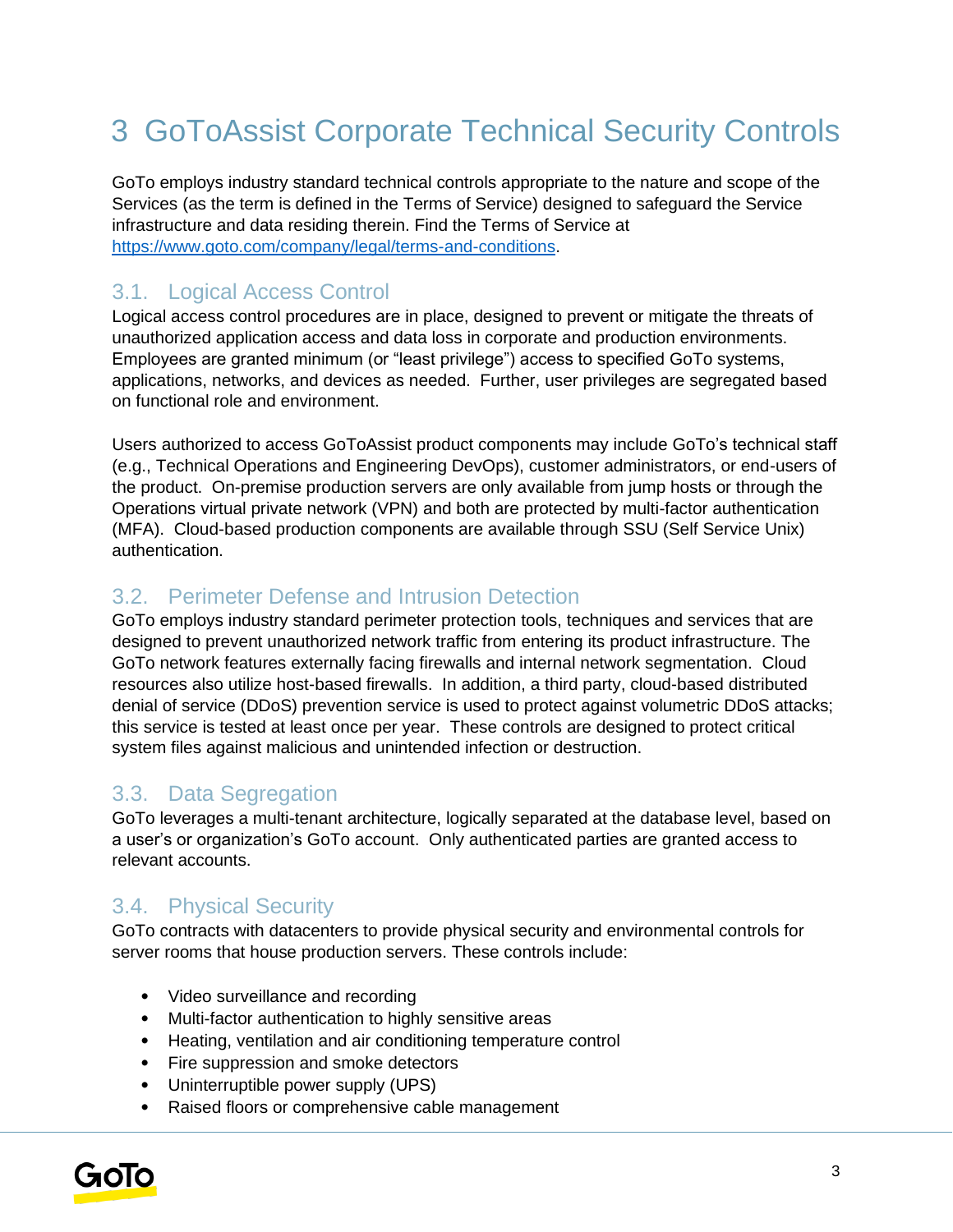- Continuous monitoring and alerting
- Protections against common natural and man-made disasters, as required by the geography and location of the relevant datacenter
- Scheduled maintenance and validation of all critical security and environmental controls

GoTo limits physical access to production datacenters to authorized individuals only. Access to an on-premises server room or third-party hosting facility requires the submission of a request through the relevant ticketing system and approval by the appropriate manager, as well as review and approval by Technical Operations. GoTo management reviews physical access logs to datacenters and server rooms on at least a quarterly basis. Additionally, physical access to datacenters is removed upon termination of previously authorized personnel.

### 3.5. Data Backup, Disaster Recovery and Availability

GoTo's architecture is generally designed to perform replication in near-real-time to geographically diverse locations. Databases are backed up using a rolling incremental backup strategy. In the event of a disaster or total site failure in any one of the multiple active locations, the remaining locations are designed to balance the application load. Disaster recovery related to these systems is tested periodically.

### 3.6. Malware Protection

Malware protection software with audit logging is deployed on all GoToAssist Remote Support v4 servers. Relevant alerts indicating potential malicious activity are sent to an appropriate response team.

## 3.7. Encryption

GoTo maintains a cryptographic standard that aligns with recommendations from industry groups, government publications, and other reputable standards groups. The cryptographic standard is periodically reviewed, and selected technologies and ciphers may be updated in accordance with the assessed risk and market acceptance of new standards.

Key points regarding encryption in the GoToAssist Product Suite include:

#### GoToAssist Remote Support v4

- Public-key-based SRP authentication provides authentication and key establishment between endpoints.
- GoToAssist Remote Support v4 session data is protected with 128-bit AES encryption.
- Session keys are generated server-side by the technician and remain there to be able to connect the customer to the technician. These keys are never exposed or visible to the public.
- Communication servers only route encrypted packets and do not maintain the session encryption key.

#### GoToAssist Seeit

• Endpoints within the Seeit infrastructure use SSL connections.

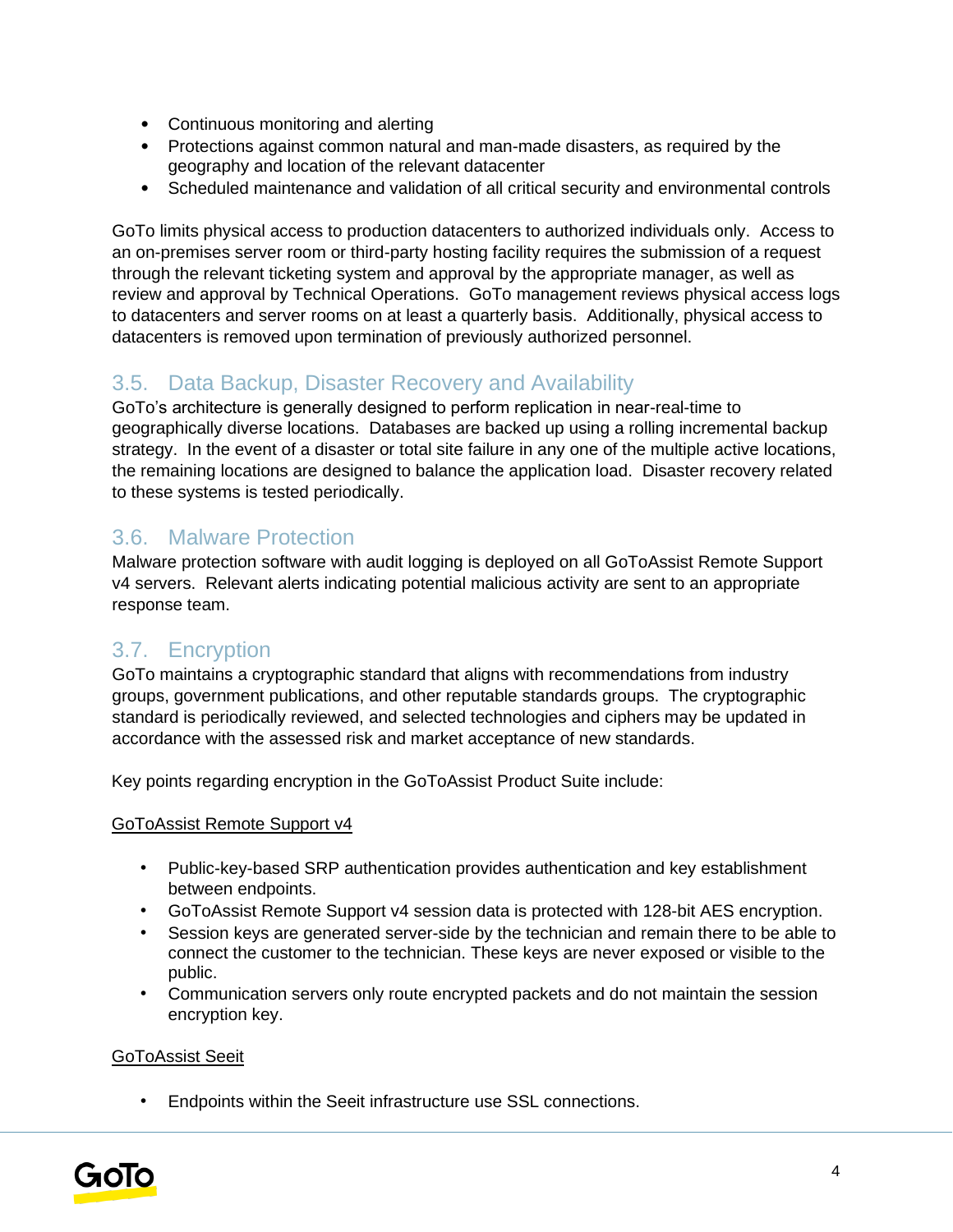- Seeit sessions are encrypted at the database-level with AES-256.
- Encrypted communication between the user and the technician in Seeit occurs via the OpenTok WebRTC stack.

#### GoToAssist Service Desk

• Communicates with the browser using Transport Layer Security (TLS) and 256-bit Advanced Encryption Standard (AES) encryption.

#### 3.7.1. In-Transit Encryption

To further safeguard Customer Content (as the term is defined in the Terms of Service) while in transit, GoTo uses current TLS protocols and associated cipher suites to protect many internet protocols. In addition, GoTo uses the latest version of Secure Shell (SSH) for certain administrative functions. Connectivity to internal networks is protected through appropriate Virtual Private Network (VPN) technologies, utilized to ensure the confidentiality and integrity of GoTo internal traffic.

GoToAssist Remote Support v4 provides data security measures that are designed to address both passive and active attacks against confidentiality, integrity and availability. All Remote Support connections are encrypted and accessible only by authorized support session participants. Screen-sharing data, keyboard/mouse control data, transferred files, remote diagnostic data and text chat information are encrypted while temporarily resident within GoTo communication servers and during transmission across public or private networks.

Communication security controls based on strong cryptography are implemented at two layers: the Transmission Control Protocol (TCP) layer and the multicast packet security layer (MPSL).

#### TCP layer security

Internet Engineering Task Force (IETF)-standard TLS protocols are used to protect communication between endpoints.

For their own protection, GoTo recommends that customers configure their browsers to use strong cryptography by default whenever possible, and to ensure that operating system and browser security patches are kept up to date.

When TLS connections are established to the website and between GoToAssist Product Suite components, GoTo servers authenticate themselves to clients using public key certificates. For added protection against infrastructure attacks, mutual certificate-based authentication is used on all server-to-server links.

#### Multicast packet security layer (MPSL)

Additional features have been implemented to provide complete security for multicast packet data, independent of those provided by TLS. Specifically, all multicast session data is protected by encryption and integrity mechanisms architected to prevent anyone with access to GoTo communication servers (whether friendly or hostile) from eavesdropping on a Remote Support

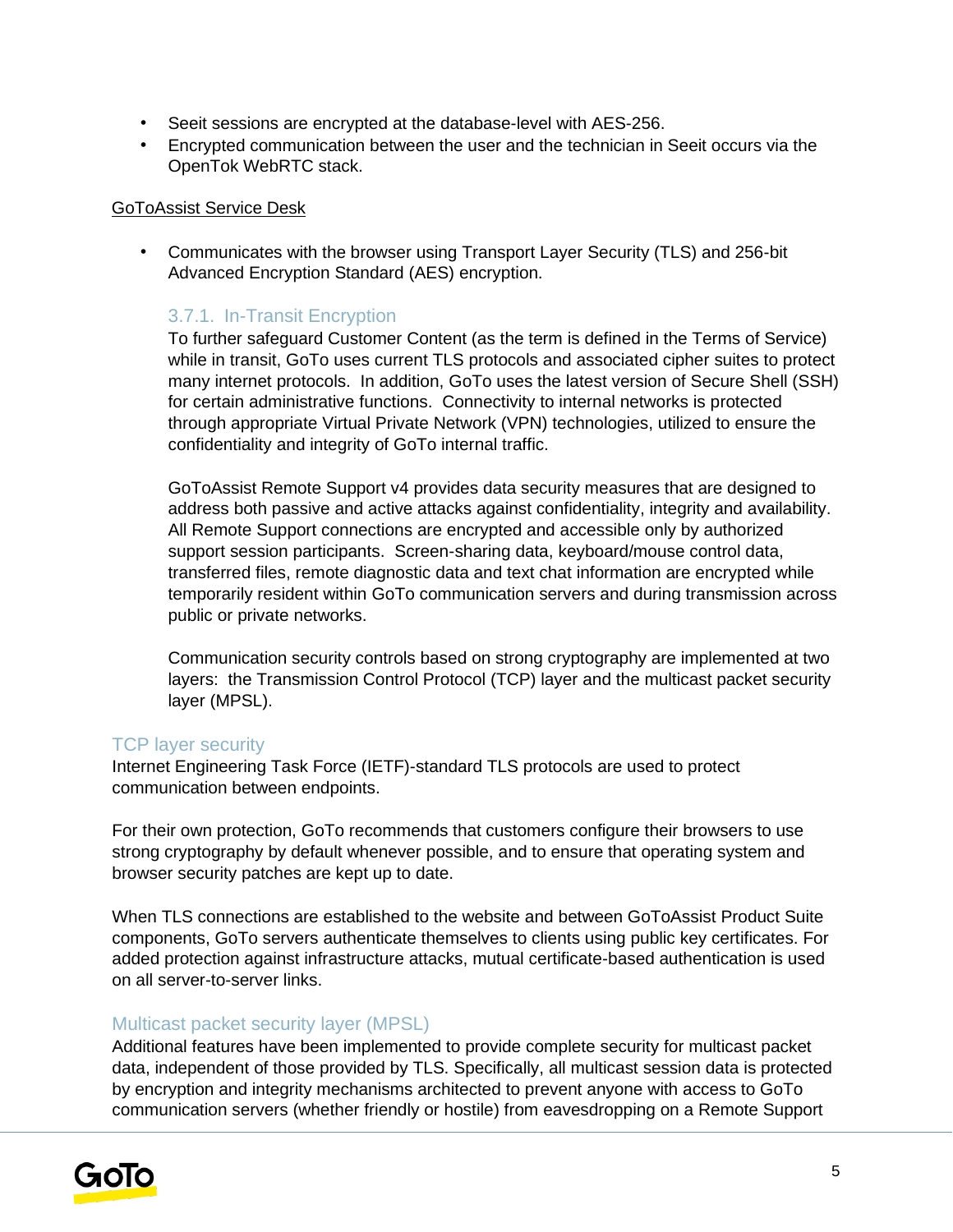session or manipulating data without detection. Unique to GoTo products, the MPSL provides an added level of communication confidentiality and integrity.

MPSL key establishment is accomplished using a public-key-based Secure Remote Password SRP-6 authenticated key agreement, employing a 1024-bit modulus to establish a wrapping key.

This wrapping key is then used for group symmetric key distribution using the AES Key Wrap Algorithm, IETF RFC 3394. All keying material is generated using a pseudo-random number generator, based on relevant FIPS standards, seeded with entropy collected at run-time from multiple sources on the host machine. These robust, dynamic key generation and exchange methods offer strong protection against key guessing and key cracking. MPSL further protects multicast packet data from eavesdropping using 128-bit AES encryption in Counter Mode. Plaintext data is compressed before encryption using proprietary, high-performance techniques to optimize bandwidth. Data integrity protection is accomplished by including an integrity check value generated with the HMAC-SHA-1 algorithm. GoToAssist Product Suite uses strong, industry-standard cryptographic measures designed to protect multicast support session data against unauthorized disclosure or undetected modification.

#### 3.8. Vulnerability Management

Internal and external system and network vulnerability scanning is conducted monthly. Dynamic and static application vulnerability testing, as well as penetration testing activities for targeted environments, are also performed periodically. These scanning and testing results are reported into network monitoring tools and, where appropriate, predicated on the criticality of any identified vulnerabilities, remediation action is taken.

GoTo communicates and manages vulnerabilities by providing monthly reports to development teams and management.

#### 3.9. Logging and Alerting

GoTo collects identified anomalous or suspicious traffic into relevant security logs in applicable production systems.

## 4 Organizational Controls

GoTo maintains a comprehensive set of organizational and administrative controls to protect the security and privacy posture of the GoToAssist Product Suite.

#### 4.1. Security Policies and Procedures

GoTo maintains a comprehensive set of security policies and procedures aligned with business goals, compliance programs, and overall corporate governance. These policies and procedures are periodically reviewed and updated as necessary to ensure ongoing compliance.

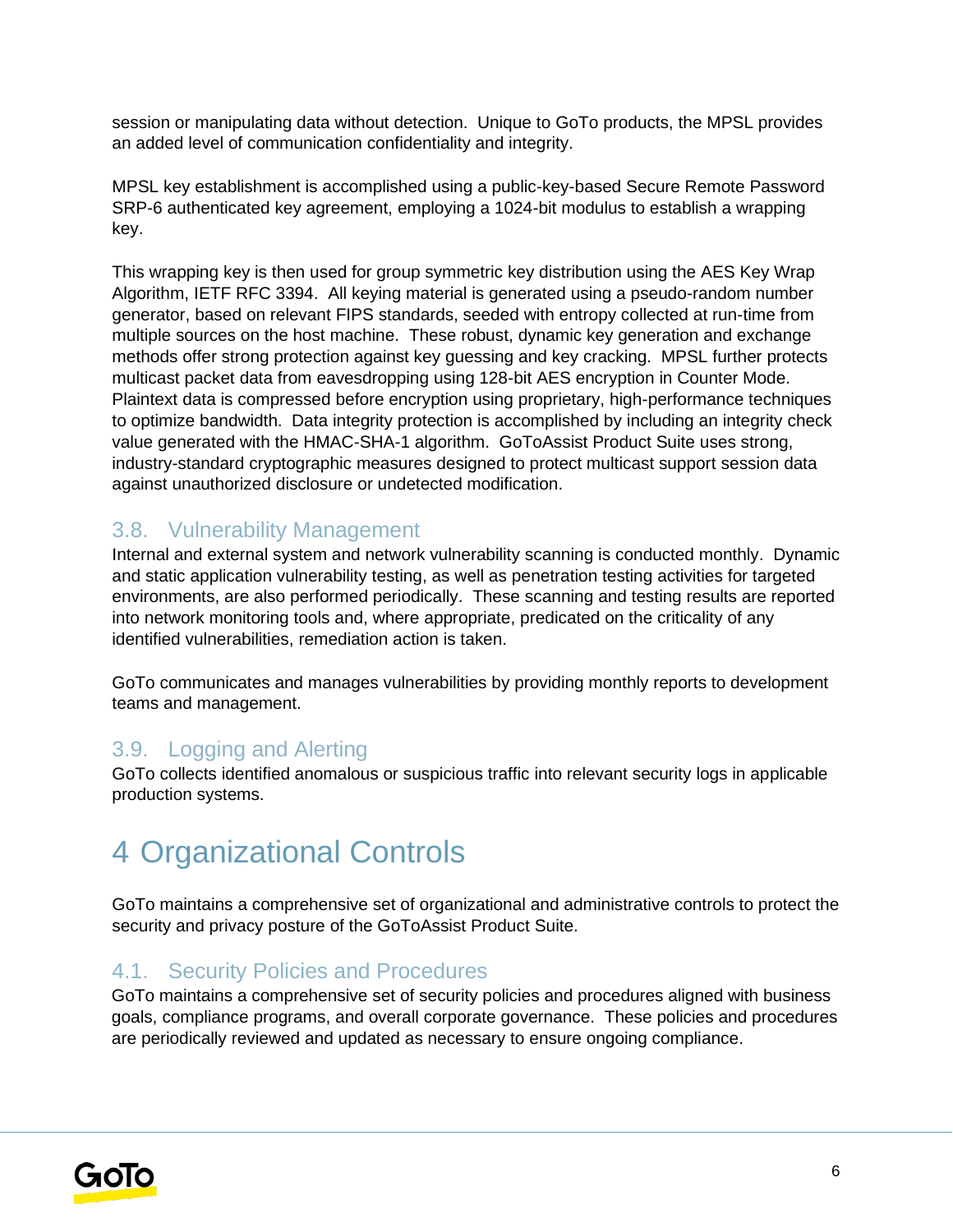## 4.2. Standards Compliance

GoTo complies with applicable legal, financial, data privacy, and regulatory requirements, and conforms with the following compliance certification(s) and external audit report(s):

- TRUSTe Enterprise Privacy & Data Governance Practices Certification to address operational privacy and data protection controls that are aligned with key privacy laws and recognized privacy frameworks. To learn more, please visit ou[r](https://blog.logmeininc.com/logmein-furthers-commitment-to-data-privacy-with-truste-enterprise-privacy-certification-seal/?lang=en) [blog post](https://www.goto.com/blog/logmein-furthers-commitment-to-data-privacy-with-truste-enterprise-privacy-certification-seal)[.](https://blog.logmeininc.com/logmein-furthers-commitment-to-data-privacy-with-truste-enterprise-privacy-certification-seal/?lang=en)
- American Institute of Certified Public Accountants (AICPA) Service Organization Control (SOC) 2 Type II attestation report incl. BSI Cloud Computing Catalogue (C5)
- American Institute of Certified Public Accountants (AICPA) Service Organization Control (SOC) 3 Type II attestation report
- Payment Card Industry Data Security Standard (PCI DSS) compliance for GoTo's eCommerce and payment environments
- Internal controls assessment as required under a Public Company Accounting Oversight Board (PCAOB) annual financial statements audit

#### 4.3. Security Operations and Incident Management

GoTo's Security Operations Center (SOC) is staffed by the Security Operations team and is responsible for detecting and responding to security events. The SOC uses security sensors and analysis systems to identify potential issues and has developed an Incident Response Plan that dictates appropriate responses.

The Incident Response Plan is aligned with GoTo's critical communication processes, the Information Security Incident Management Policy, as well as associated standard operating procedures. These policies and procedures are designed to manage, identify and resolve suspected or identified security events across GoTo systems and Services, including the GoToAssist Product Suite. Per the Incident Response Plan, technical personnel are in place to identify potential information security-related events and vulnerabilities and to escalate any suspected or confirmed events to management, where appropriate. Employees can report security incidents via email, phone and/or ticket, according to the process documented on the GoTo intranet site. All identified or suspected events are documented and escalated via standardized event tickets and triaged based upon criticality.

## 4.4. Application Security

GoTo's application security program is based on the Microsoft Security Development Lifecycle (SDL) to secure product code. The core elements of this program are manual code reviews, threat modeling, static code analysis, dynamic analysis, and system hardening.

#### 4.5. Personnel Security

Background checks, to the extent permitted by applicable law and as appropriate for the position, are performed globally on new employees prior to the date of hire. Results are maintained within an emplovee's job record. Background check criteria will vary depending upon the laws, job responsibility and leadership level of the potential employee and are subject to the common and acceptable practices of the applicable country.

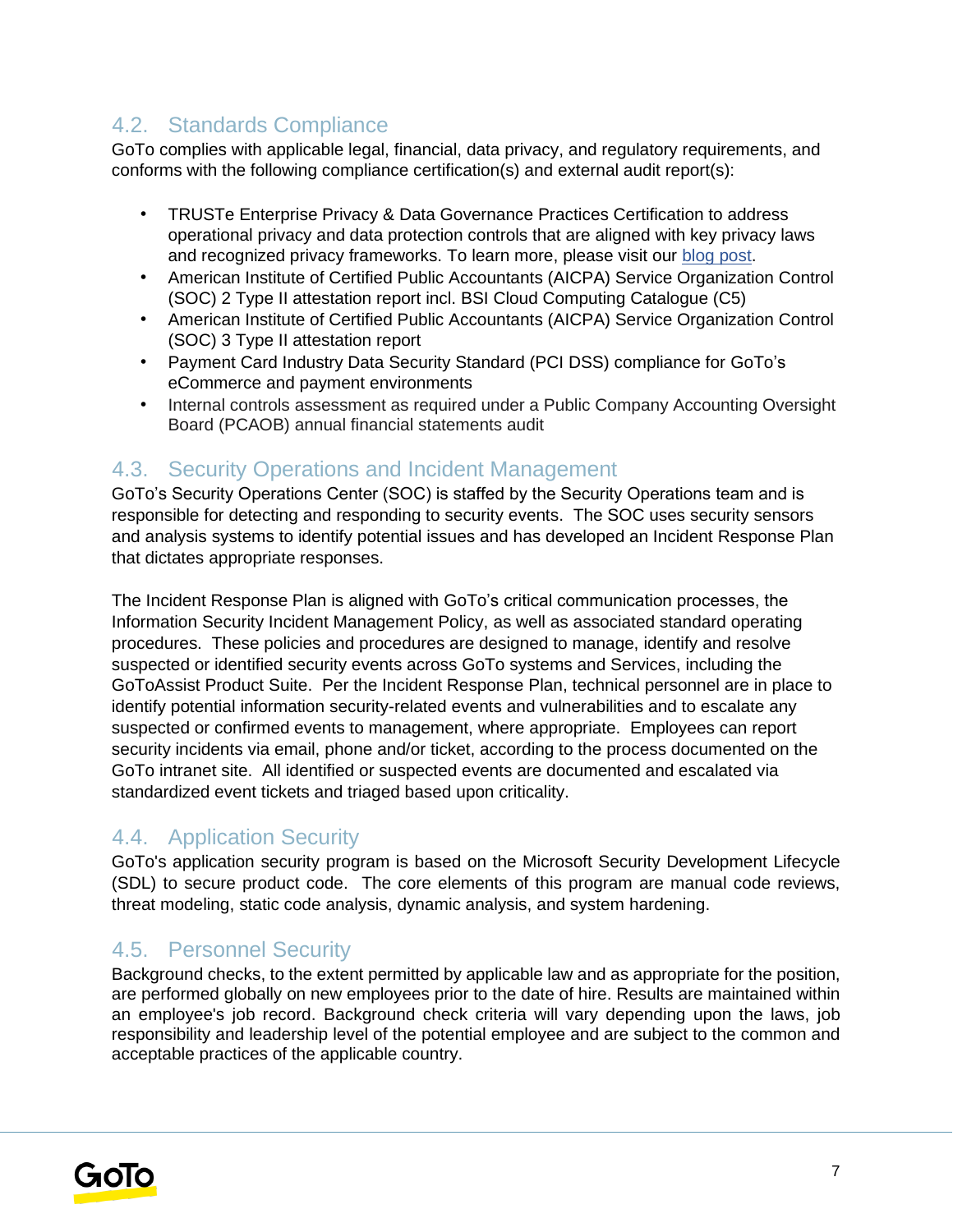### 4.6. Security Awareness and Training Programs

New hires are informed of security policies and the GoTo Code of Conduct and Business Ethics at orientation. This mandatory annual security and privacy training is provided to relevant personnel and managed by Talent Development with support from the Security Team.

GoTo employees and temporary workers are informed regularly about security and privacy guidelines, procedures, policies and standards through various mediums including new hire onboarding kits, awareness campaigns, webinars with the CISO, a security champion program, and the display of posters and other collateral, rotated at least bi-annually, that illustrate methods for securing data, devices, and facilities.

## 5 Privacy Practices

GoTo takes the privacy of its Customers, which for the purposes of this Section 5 is the subscriber to the GoTo Services, and end-users very seriously and is committed to disclosing relevant data handling and management practices in an open and transparent manner.

### 5.1. GDPR

The General Data Protection Regulation (GDPR) is a European Union (EU) law on data protection and privacy for individuals within the European Union. GDPR aims primarily to give control to its citizens and residents over their personal data and to simplify the regulatory environment across the EU. GoToAssist Remote Support v4 is compliant with the applicable provisions of GDPR. For more information, please visit [https://www.goto.com/company/trust/privacy.](https://www.goto.com/company/trust/privacy)

#### 5.2. CCPA

GoTo hereby represents and warrants that it is in compliance with the California Consumer Privacy Act (CCPA). For more information, please visit <https://www.goto.com/company/trust/privacy>[.](http://www.logmeininc.com/trust/privacy.)

#### 5.3. Data Protection and Privacy Policy

GoTo is pleased to offer a comprehensive, global [Data Processing Addendum](https://www.goto.com/company/legal) (DPA), available in [English](https://www.docusign.net/Member/PowerFormSigning.aspx?PowerFormId=87db4c61-3929-4ccb-ab58-b202e064c4a1) [a](https://www.docusign.net/Member/PowerFormSigning.aspx?PowerFormId=87db4c61-3929-4ccb-ab58-b202e064c4a1)nd [German,](https://www.docusign.net/Member/PowerFormSigning.aspx?PowerFormId=29541afa-3cf0-4d7c-90f8-e971a0866b8e&env=na1) to meet the requirements of the GDPR, CCPA, and beyond and which governs GoTo's processing of Personal Data.

Specifically, our DPA incorporates several GDPR-focused data privacy protections, including: (a) data processing details, sub-processor disclosures, etc. as required under Article 28; (b) EU Standard Contractual Clauses (also known as the EU Model Clauses); and (c) inclusion of GoTo's technical and organizational measures. Additionally, to account for CCPA coming into force, we have updated our global DPA to include: (a) revised definitions which are mapped to CCPA; (b) access and deletion rights; and (c) warranties that GoTo will not sell our users' 'personal information.'

For visitors to our webpages, GoTo discloses the types of information it collects and uses to provide, maintain, enhance, and secure its Services in its [Privacy Policy](https://www.goto.com/company/legal/privacy) on the public website.

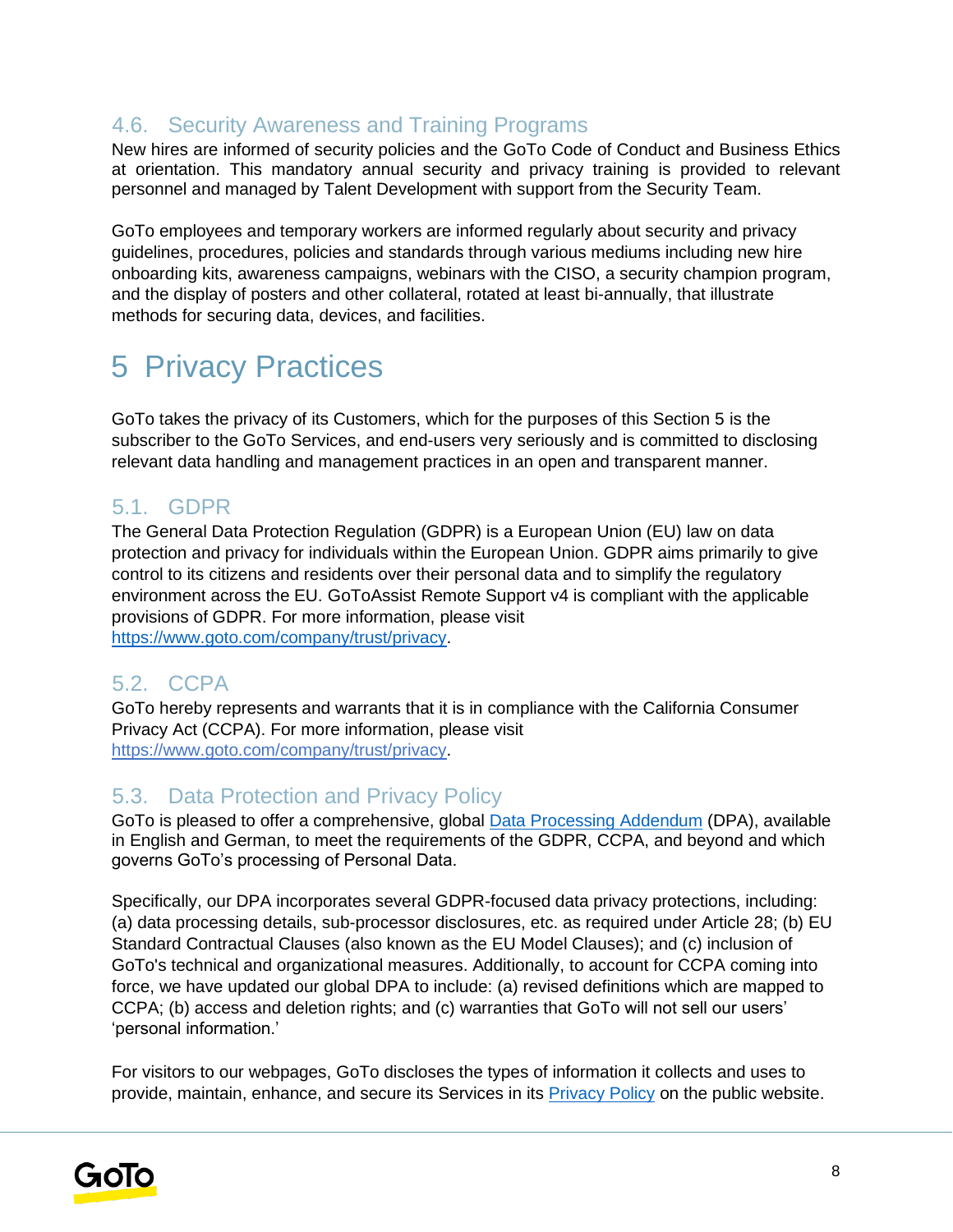The company may, from time to time, update the Privacy Policy to reflect changes to its information practices and/or changes in applicable law, but will provide notice on its website for any material changes prior to any such change taking effect.

#### 5.4. Transfer Frameworks

GoTo has a robust global data protection program which takes into account applicable law and supports lawful international transfers under the following frameworks:

#### 5.4.1. Standard Contractual Clauses

The Standard Contractual Clauses (or "SCCs") are standardized contractual terms, recognized and adopted by the European Commission, whose primary purpose are to ensure that any personal data leaving the European Economic Area ("EEA") will be transferred in compliance with EU data-protection law. GoTo has invested in a worldclass data privacy program designed to meet the exacting requirements of the SCCs for the transfer of personal data. GoTo offers customers SCCs, sometimes referred to as EU Model Clauses, that make specific guarantees around transfers of personal data for in-scope GoTo services as part of our global DPA. Execution of the SCCs helps ensure that GoTo customers can freely move data from the EEA to the rest of the world.

#### Supplemental Measures

In addition to the measures specified in these TOMs, GoTo has created the following [FAQ](https://logmeincdn.azureedge.net/legal/international-data-transfers-faq.pdf) designed to outline its supplemental measures utilized to support lawful transfers under Chapter 5 of the GDPR and address and guide any "case-by-case" analyses recommended by the European Court of Justice in conjunction with the SCCs.

#### 5.4.2. APEC CBPR and PRP Certifications

GoTo has additionally obtained Asia-Pacific Economic Cooperation ("APEC") Cross-Border Privacy Rules ("CBPR") and Privacy Recognition for Processors ("PRP") certifications. The APEC CBPR and PRP frameworks are the first data regulation frameworks approved for the transfer of personal data across APEC-member countries and were obtained and independently validated through TrustArc, an APEC-approved third-party leader in data protection compliance.

#### 5.5. Return and Deletion of Customer Content

At any time, GoToAssist Remote Support v4 or Service Desk Customers may request the return or deletion of their Content through standardized interfaces. If these interfaces are not available or GoTo is otherwise unable to complete the request, GoTo will make a commercially reasonable effort to support the Customer, subject to technical feasibility, in the retrieval or deletion of their Content. Customer Content for GoToAssist Remote Support v4 or Service Desk will be deleted within thirty (30) days of Customer request. Customers' GoToAssist Remote Support v4 or Service Desk Content shall automatically be deleted within ninety (90) days after the expiration or termination of their final subscription term. Customers' GoToAssist Seeit Content is deleted within 72 hours after a session ends. Upon written request, GoTo will certify to such Content deletion.

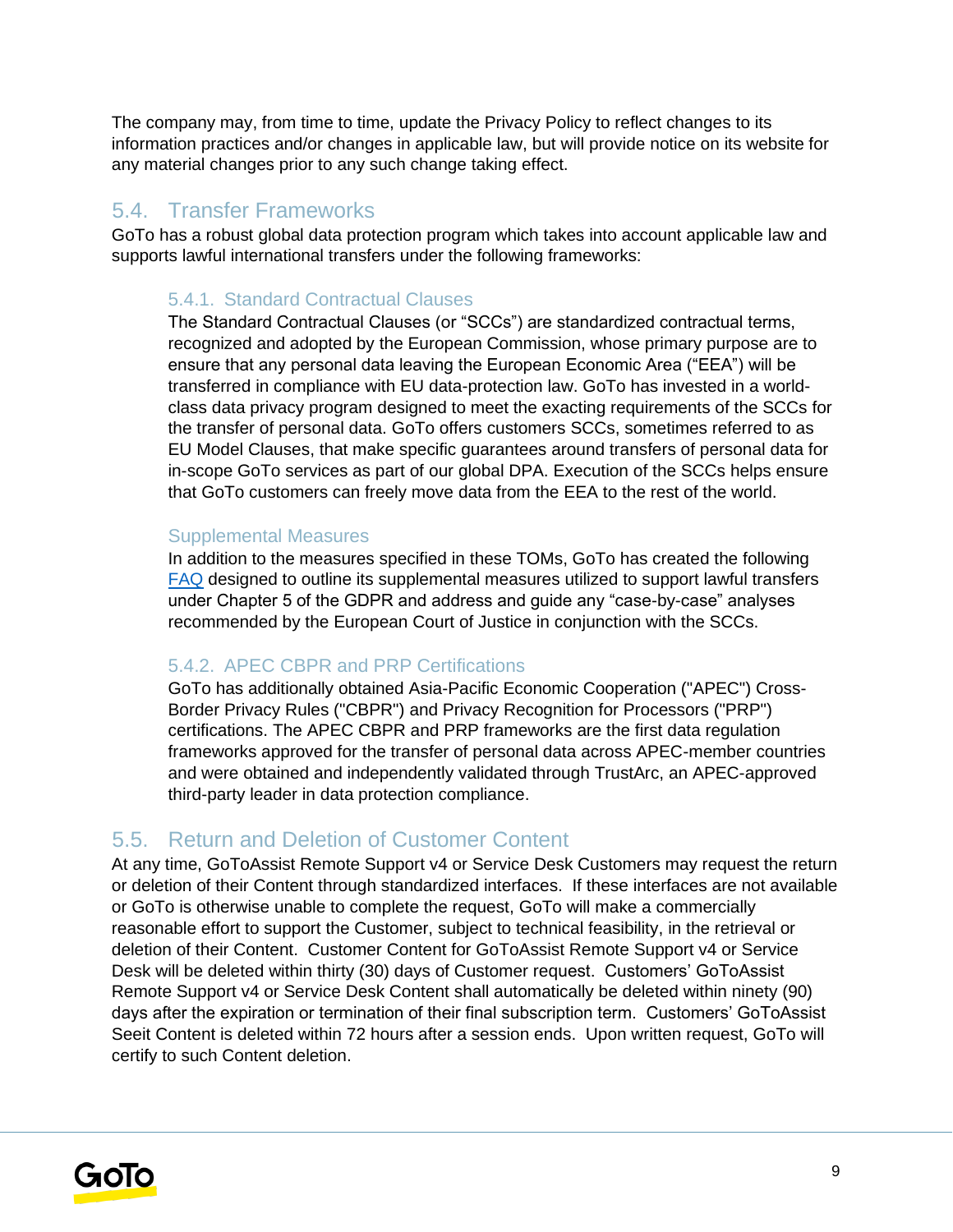### 5.6. Sensitive Data

While GoTo aims to protect all Customer Content, regulatory and contractual limitations require us to restrict the use of GoToAssist Corporate for certain types of information. Unless Customer has written permission from GoTo, the following data must not be uploaded or generated to GoToAssist Corporate:

- Government-issued identification numbers and images of identification documents.
- Information related to an individual's health, including, but not limited to, Personal Health Information (PHI) identified in the U.S. Health Insurance Portability and Accountability Act (HIPAA) and related laws and regulations.
- Information related to financial accounts and payment instruments, including, but not limited to, credit card data. The only general exception to this provision extends to explicitly identified payment forms and pages that are used by GoTo to collect payment for GoToAssist Corporate
- Any information especially protected by applicable laws and regulation, specifically information about individual's race, ethnicity, religious or political beliefs, organizational memberships, etc.

### 5.7. Tracking and Analytics

GoTo is continuously improving its websites and products using third-party web analytics tools which help GoTo understand how visitors use its websites, desktop tools, and mobile applications, as well as user preferences and problems. For further details please reference the [Privacy Policy](https://www.goto.com/company/legal/privacy)[.](https://www.logmein.com/legal/privacy)

## 6 Third Parties

## 6.1. Use of Third Parties

As part of the internal assessment and processes related to vendors and third parties, vendor evaluations may be performed by multiple teams depending upon relevancy and applicability. The Security team evaluates relevant vendors that provide information security-based services including the evaluation of third-party hosting facilities. GoTo's Legal and Procurement teams may evaluate contracts, Statements of Work (SOW) and service agreements, as necessary per internal processes. Appropriate compliance documentation or reports may be obtained and evaluated at least annually, as deemed appropriate, to ensure the control environment is functioning adequately and any necessary user consideration controls are addressed. In addition, third parties that host or that are granted access to sensitive or confidential data by GoTo are required to sign a written contract outlining the relevant requirements for access to, or storage or handling of, the information (as applicable).

#### 6.2. Contract Practices

To ensure business continuity and that appropriate measures are in place, intended to protect the confidentiality and integrity of third-party business processes and data processing, GoTo reviews relevant third parties' terms and conditions and either utilizes GoTo-approved procurement templates or negotiates such third-party terms, where deemed necessary.

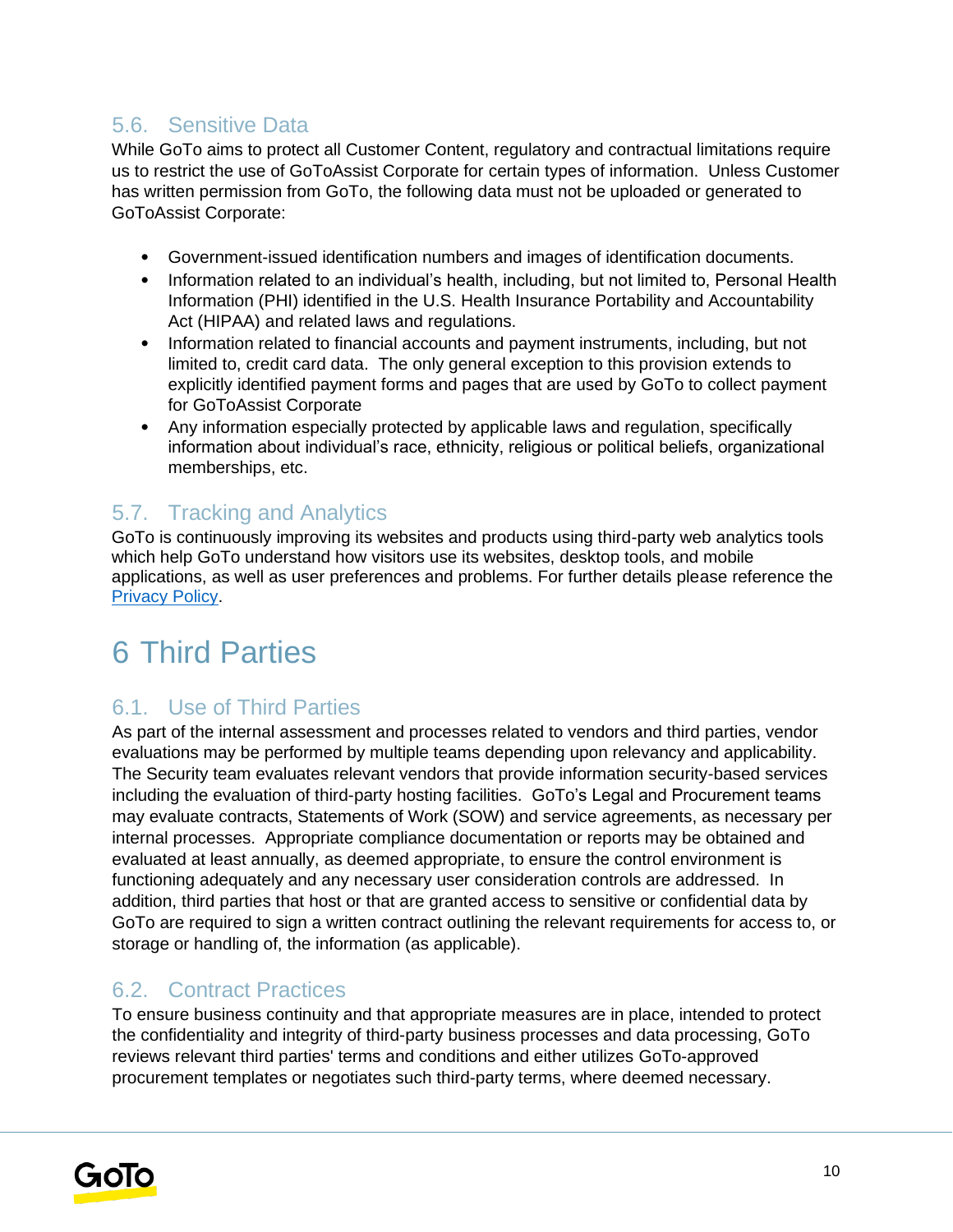# 7 Contacting GoTo

Customers can contact GoTo a[t](https://support.logmeininc.com/) [https://support.goto.com](https://support.goto.com/) for general inquiries or privacy@goto.com for privacy-related questions.

## 8 Appendix – Terminology

**Attended Session:** support session where the Customer is present during the session and can participate in it.

**Customer:** person receiving technical support from the Expert via a GoToAssist Remote Support V4 Session.

**Customer Desktop App:** desktop application that runs on the Customer's computer (Windows or Mac) and connects to a GoToAssist Remote Support V4 Session through the GoToAssist Remote Support V4 Service. It provides remote control capability as well as other advanced functionalities and the ability to install Unattended App on the Customer's computer.

**Customer Endpoint:** collective term referring to any customer endpoint: Customer Web App, Customer Desktop App, Customer Mobile App, Unattended Customer App.

**Customer Mobile App:** mobile application (Android only) that runs on the Customer's mobile/tablet device and can connect to a GoToAssist Remote Support V4 Session through the GoToAssist Remote Support V4 Service. It provides remote view and remote-control capabilities.

**Expert:** GoToAssist Remote Support V4 user, who creates GoToAssist Remote Support V4 Sessions in order to provide technical assistance to Customers via remote view, remote control or camera share.

**Expert Desktop App:** desktop application that runs on MacOS and Windows computers and connects to the GoToAssist Remote Support V4 Service.

**Expert Mobile App:** mobile application (Android and iOS) used by an Expert, that connects to the GoToAssist Remote Support v4 Service.

**GoToAssist Remote Support V4 Sessions:** attended chat, remote view, remote control or camera share and unattended remote control.

**GoToAssist Remote Support V4 Service:** a fleet of load-balanced, globally distributed servers providing secure access for the GoToAssist Expert Desktop App and Customer Endpoints through encrypted web-socket connection and API calls.

**Unattended Customer App:** installable desktop application (Windows and Mac) that runs in the background on the Customer's computer. It can download and execute a Customer Desktop App to connect to an authorized Unattended Session.